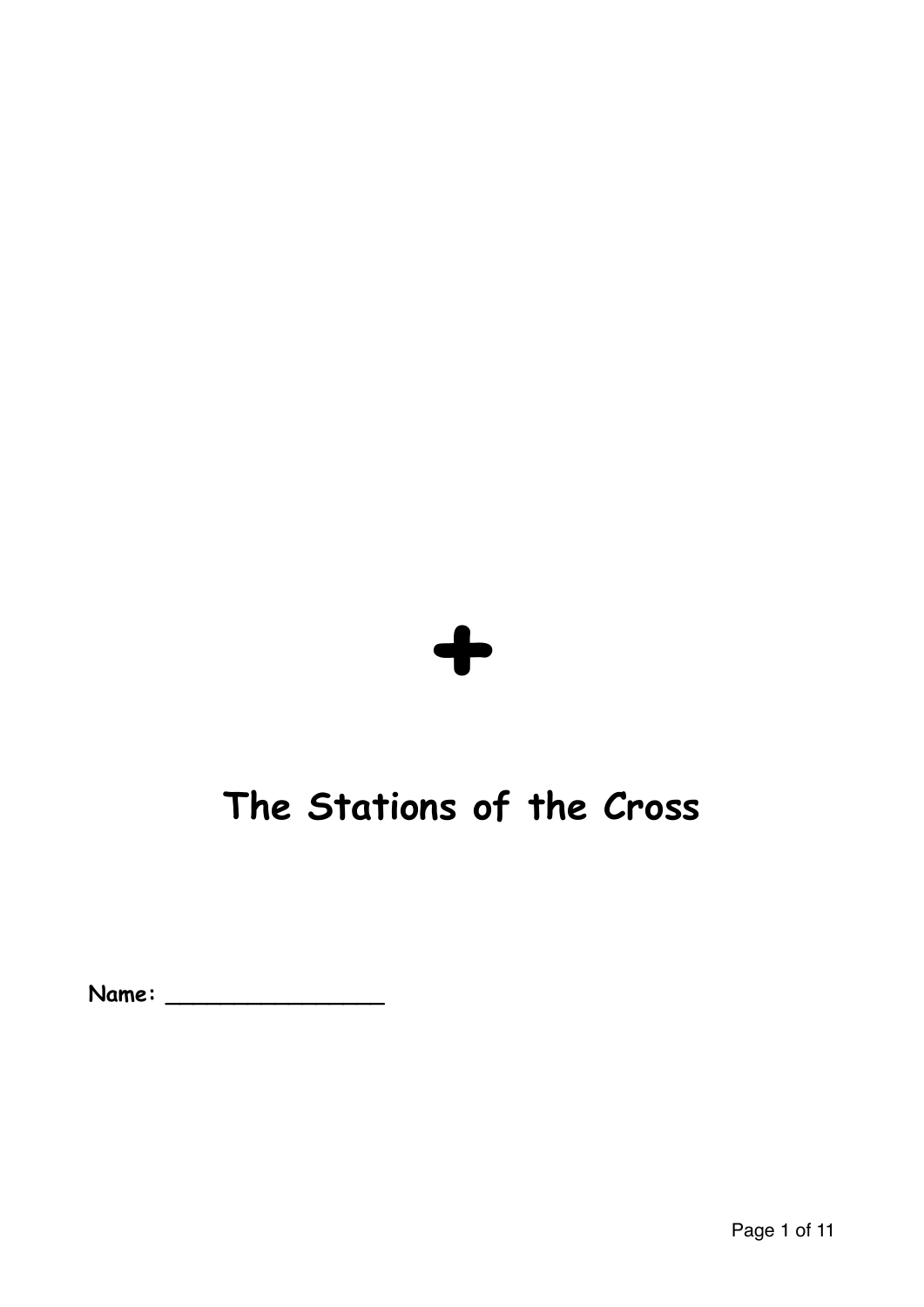# **Jesus dies on the cross**

Jesus and his friends finished eating the last supper. Some people did not like Jesus. They brought him to a man called Pilate. Pilate was the ruler of the country. Pilate said Jesus should be punished. The soldiers gave Jesus a heavy cross to carry

# **First Station** Jesus is Condemned to death

Jesus is standing before angry people who are yelling and saying mean and hurtful things to him. They scream at him. Some of them tell lies about his, saying that he did bad things. But Jesus stays quiet, he knows that God is with him.

# Prayer

-I am sorry if I have ever blamed anyone in the wrong

"Oh my God I thank you for loving me. I'm sorry for all my sins, for not loving others and not loving you. Help me to live like Jesus and not sin again".

# **Second Station** Jesus carries the cross

The soldiers put a big heavy cross on Jesus' shoulders, Jesus doesn't fight with them or say angry words to them. He knows that this will be hard and painful.

#### Prayer

**-** I am sorry if I did not treat people in a nice way

"Oh my God I thank you for loving me. I'm sorry for all my sins, for not loving others and not loving you. Help me to live like Jesus and not sin again"

# **Third Station** Jesus falls for the first time

Jesus is tired as he walks along the road with the heavy cross on his shoulders. The cross is pushing into him and the stones hurt under his feet. The soldiers push him and shout at him to go faster but he stumbles and falls.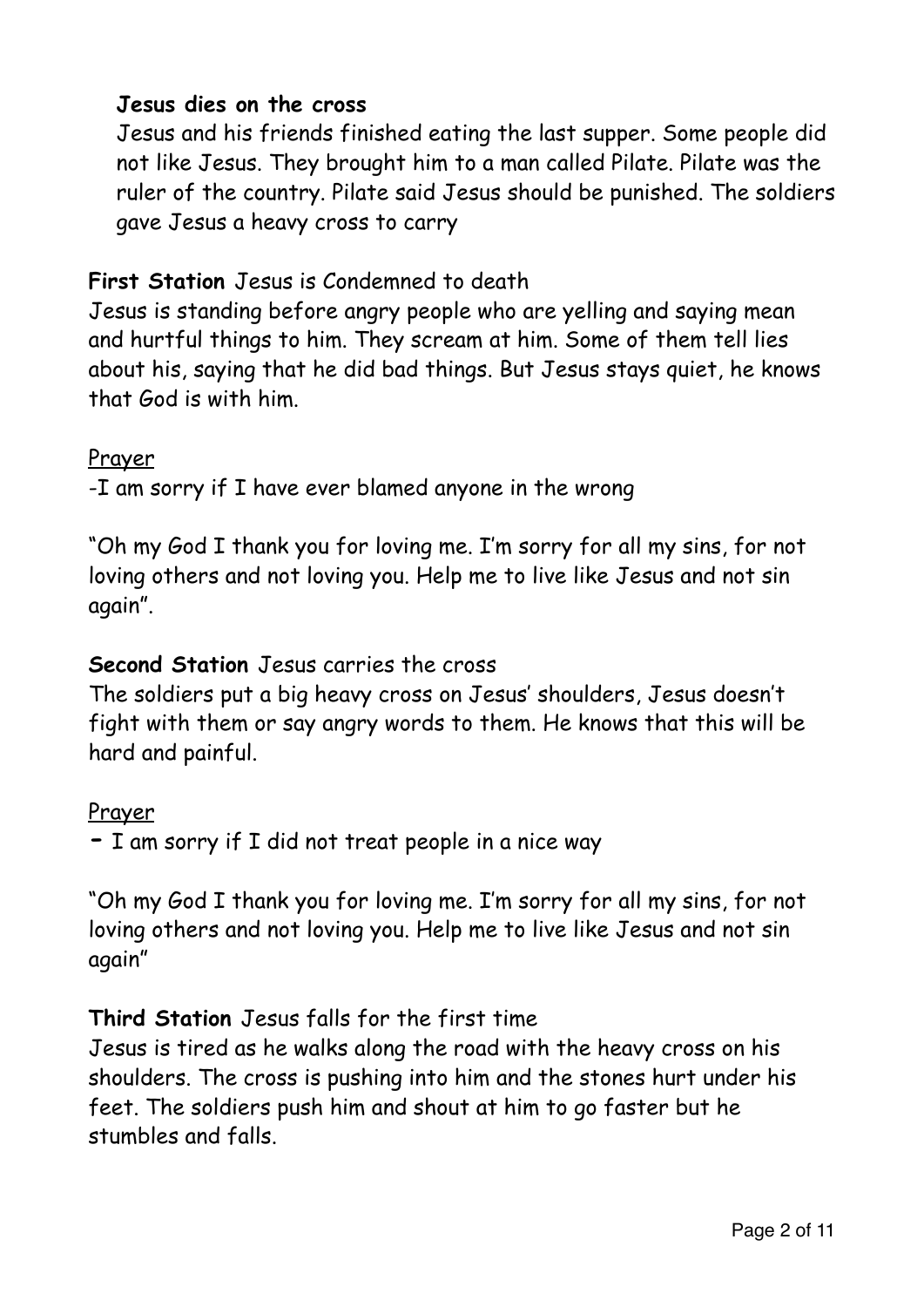Pause

Can you remember a time when you fell. In the school playground, in the garden at home, while you were playing…. Can you remember what it felt like.

Draw a picture of what comes to your mind when you are thinking of this

#### Prayer

**-**I am sorry if I picked on anyone and called them names or teased them in mean way

"Oh my God I thank you for loving me. I'm sorry for all my sins, for not loving others and not loving you. Help me to live like Jesus and not sin again"

# **Fourth Station** Jesus meets his mother

As Jesus gets back up and walks slowly with the cross on his shoulders he sees his mother and she moves forward. They look at each other. Mary, his mother, sees how much Jesus is suffering.

Pray the Hail Mary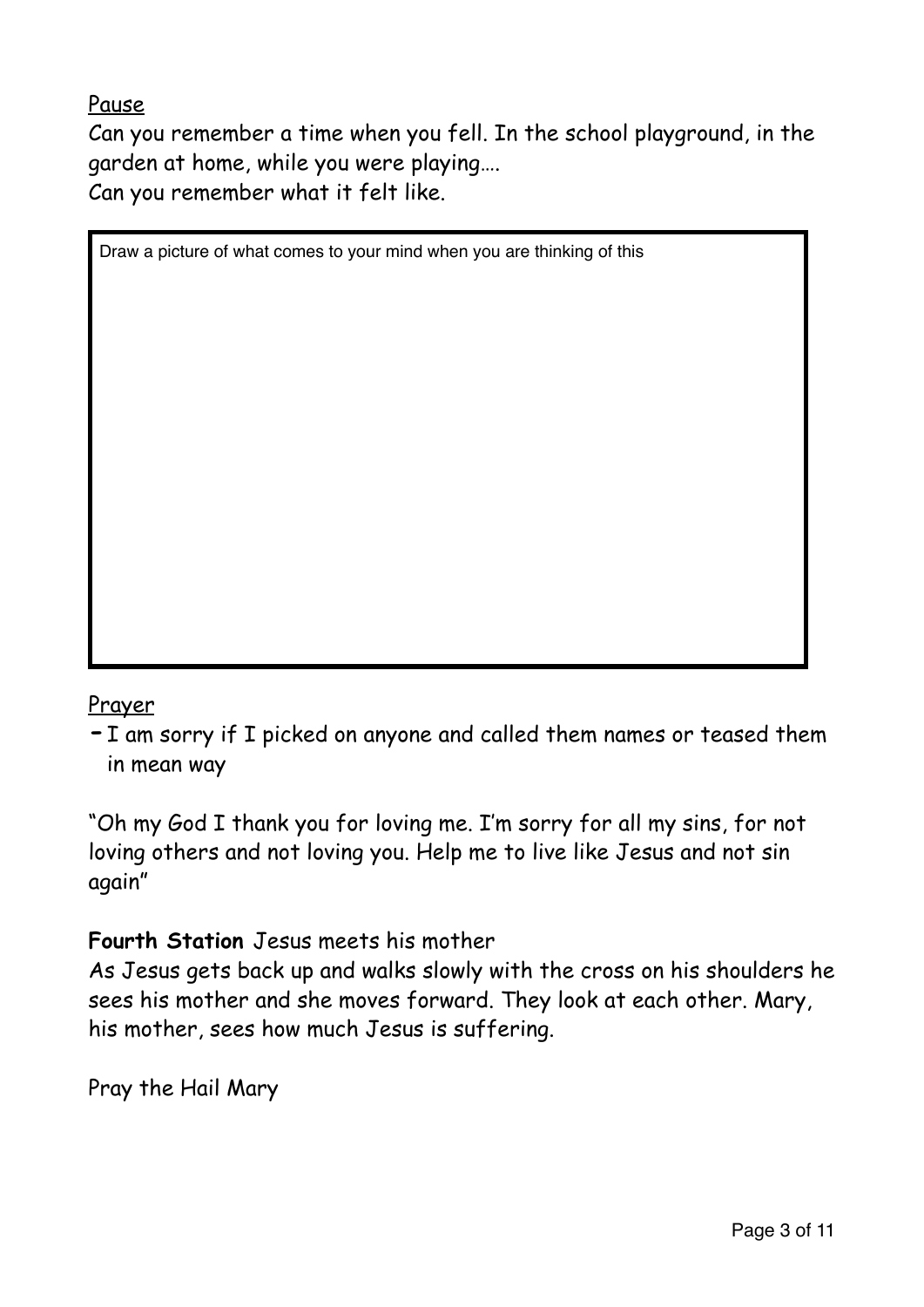Prayer

"Oh my God I thank you for loving me. I'm sorry for all my sins, for not loving others and not loving you. Help me to live like Jesus and not sin again"

Write or draw about Jesus meeting his mother as he continued to carry his cross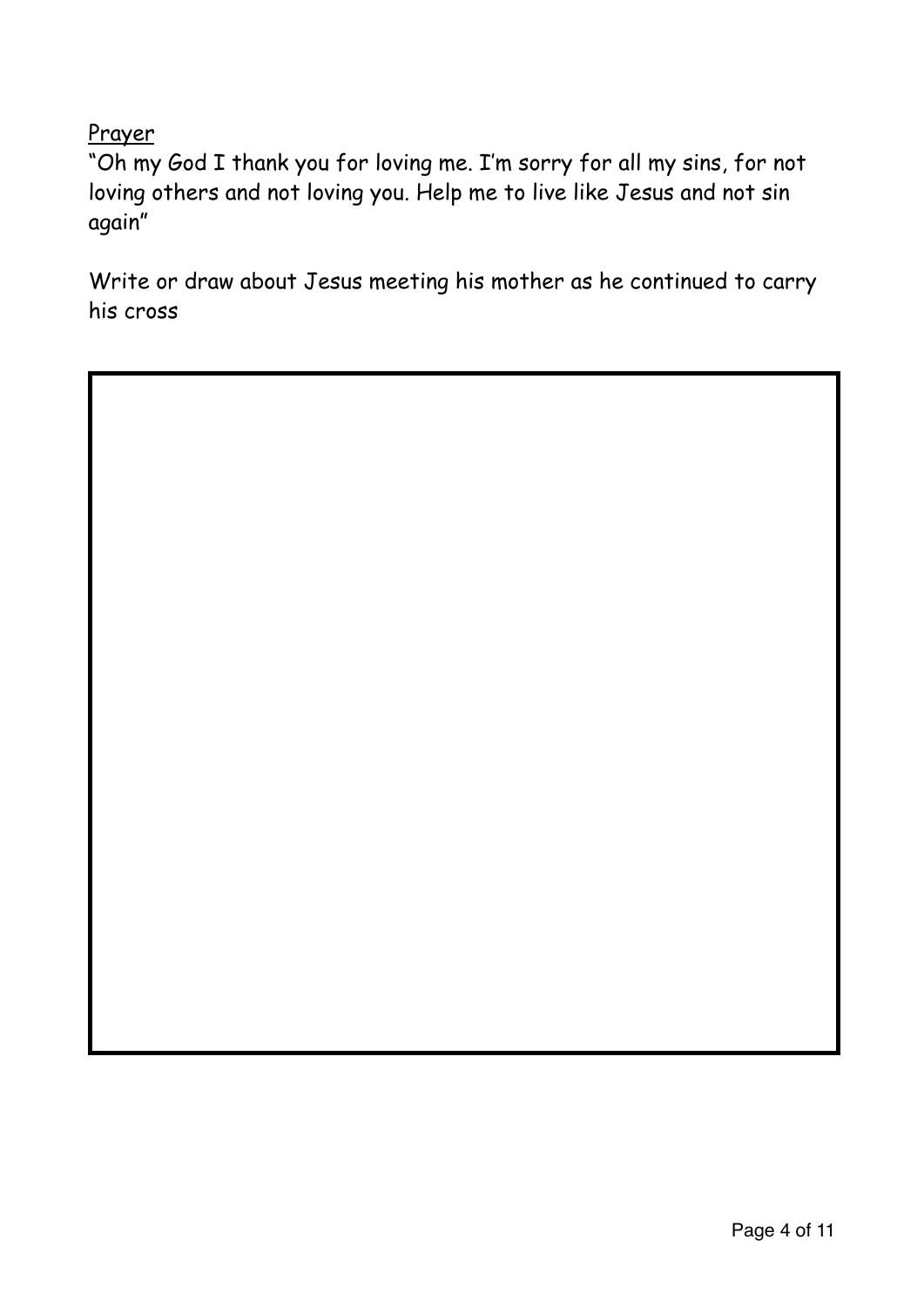# **Fifth Station** Simon of Cyrene carries the cross

Jesus is so tired that the soldiers look for someone in the crowd to help carry the cross. They look around and see a strong man. His name is Simon. He is pushed forward by the soldiers to go and carry the cross with Jesus.

### **Prayer**

**-**I am sorry God for the times when I did not help others

"Oh my God I thank you for loving me. I'm sorry for all my sins, for not loving others and not loving you. Help me to live like Jesus and not sin again"

# **Sixth Station** Veronica wipes the face of Jesus

Jesus is tired, hot and sweating. His hair is tangled and is covered in dust from the long walk. Suddenly a woman pushes her way out of the crowd. Her name is Veronica. She stands in front of Jesus. She has a cloth and she wipes Jesus' face.

#### Prayer

**-**I am sorry God for not doing little acts of kindness that may have helped others

"Oh my God I thank you for loving me. I'm sorry for all my sins, for not loving others and not loving you. Help me to live like Jesus and not sin again"

# **Seventh Station** Jesus falls the second time

How very tired, weak and sad Jesus is now. Even though he keeps trying to walk with the heavy cross he just can't keep going. The noise from the crowd and from the soldiers make him feel worse. Then Jesus falls a second time

# Prayer

"Oh my God I thank you for loving me. I'm sorry for all my sins, for not loving others and not loving you. Help me to live like Jesus and not sin again"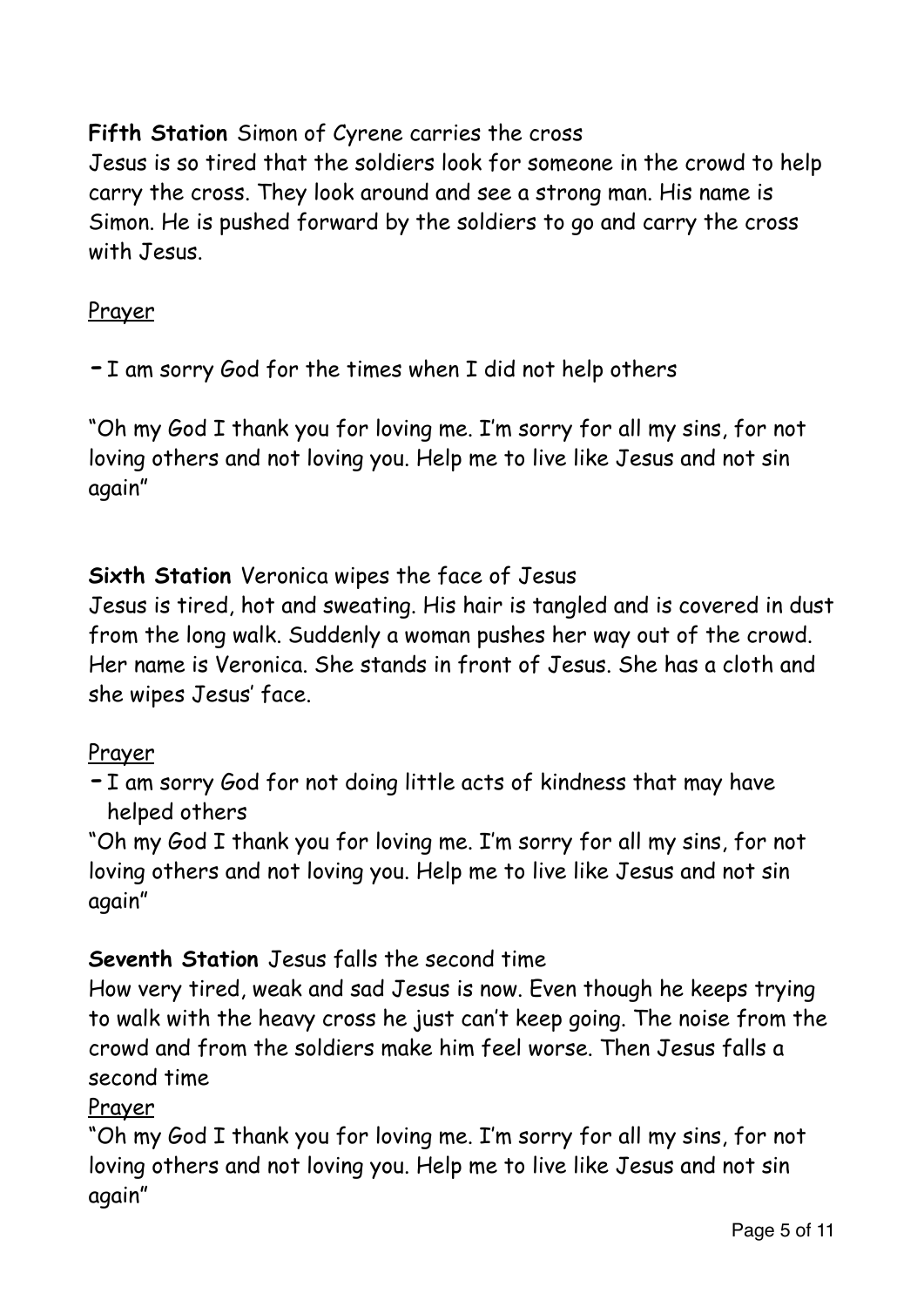Write about or draw a picture of the crowd that was following and watching Jesus as he carried the cross through the streets

# **Eighth Station** Jesus meets the women of Jerusalem

Jesus gets up and continues on the road carrying the cross. He passes some women who are crying as they watch him in pain. He looks at them and tells them not to cry, to look after others and look after their families but not to be sad for him. Even in pain Jesus reaches out to others

Be still for a minute to simply listen

#### Prayer

"Oh my God I thank you for loving me. I'm sorry for all my sins, for not loving others and not loving you. Help me to live like Jesus and not sin again"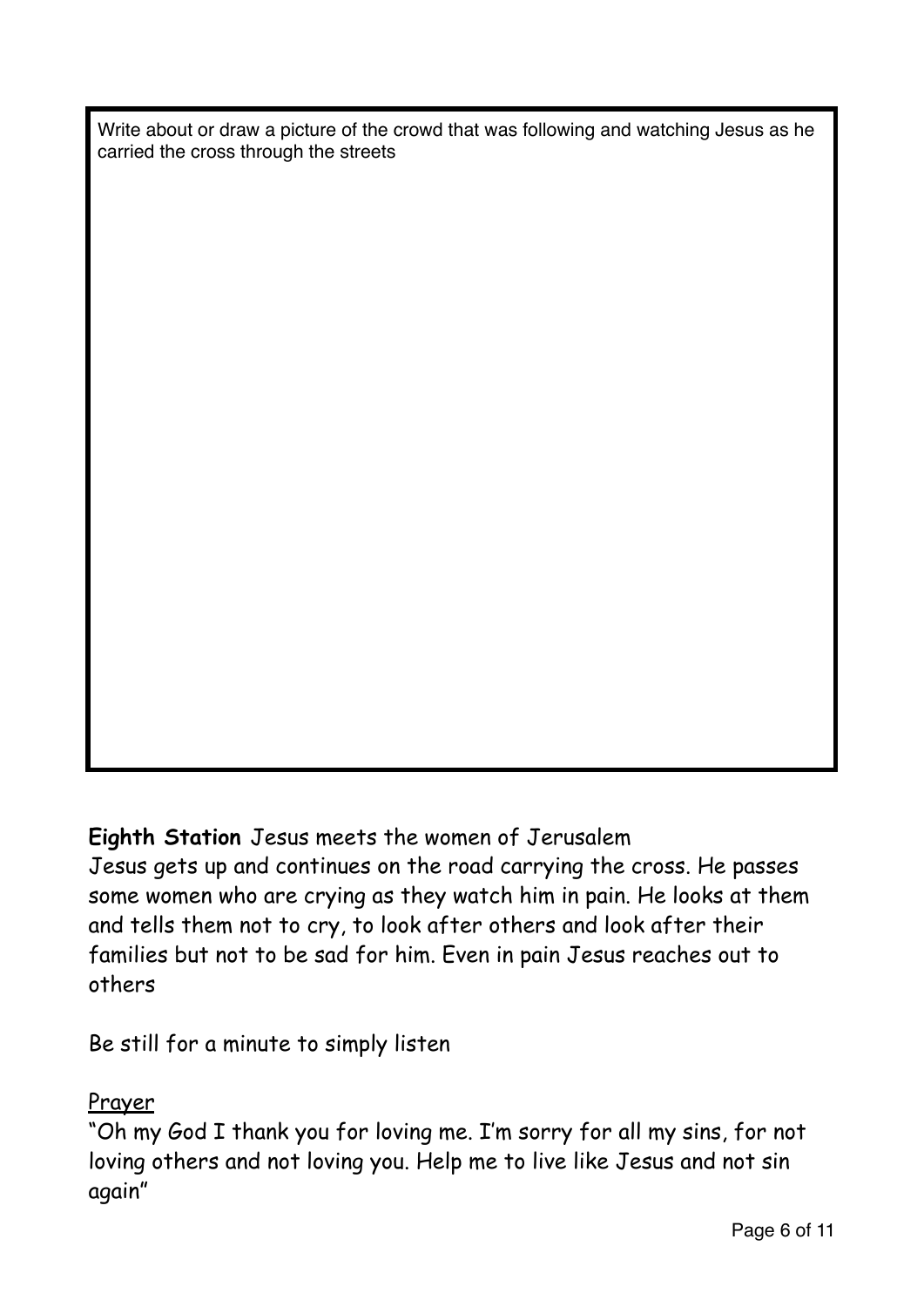# **Ninth Station** Jesus falls a third time

Jesus is now so tired. He finds it hard to breathe. The walk seems to be longer, he can't seem to go on as his feet hurt, his shoulders ache and he is sweating so much. He tries to keep going but he just can't and he falls for a third time.

#### Prayer

"Oh my God I thank you for loving me. I'm sorry for all my sins, for not loving others and not loving you. Help me to live like Jesus and not sin again"

# **Tenth station** Jesus is stripped of his clothes

Finally they have reached the end of the road. The soldiers feel powerful over Jesus and continue to bully. They tear off almost all the clothes that Jesus has on him and they make more fun of him

#### Prayer

"Oh my God I thank you for loving me. I'm sorry for all my sins, for not loving others and not loving you. Help me to live like Jesus and not sin again"

#### **Eleventh Station-** Jesus is nailed to the cross

Jesus carried the cross to the top of the hill. It was a long journey and he was very tired. When Jesus finally reached the top of the hill he was placed on the cross. Mary, his mother, and some of the other women who were Jesus' friends stood at the cross. They wanted to be with Jesus because they loved him very much.

#### **Jesus is Crucified (Jn 19:26-27)**

Jesus saw his mother and the disciple he loved standing there; so he said to his mother, 'He is your son.' Then he said to the disciple, 'She is your mother.' From that time the disciple took her to live in his home.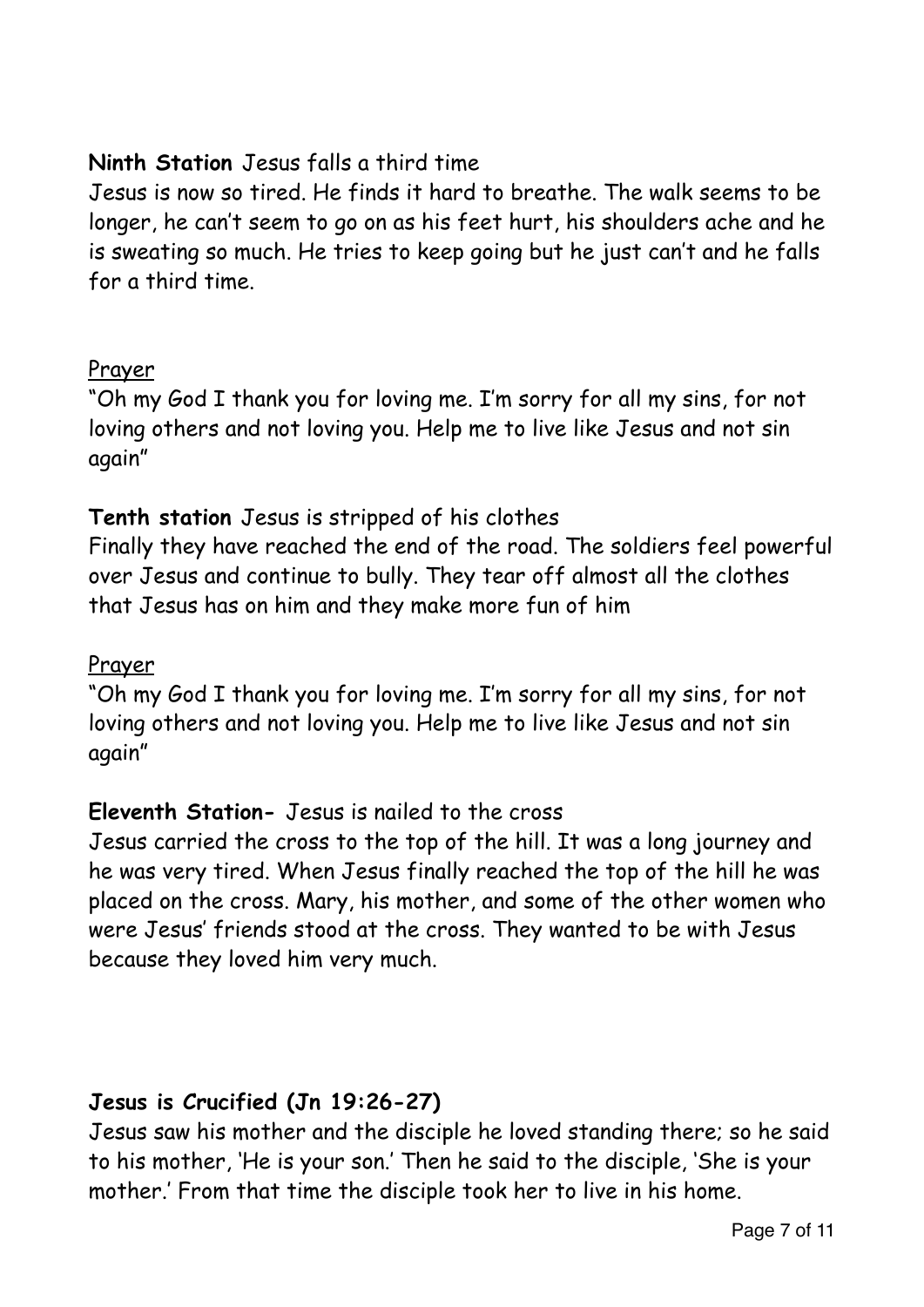### Prayer

"Oh my God I thank you for loving me. I'm sorry for all my sins, for not loving others and not loving you. Help me to live like Jesus and not sin again"

# **Twelfth Station-** Jesus dies on the cross

As he hung on the cross Jesus became very tired and very weak. He knew that he was going to die and at that moment he said a prayer to God the Father and then Jesus died.

For one minute let us be silent as we think of all who suffer in our community and in our world.

Pray the Our Father

# Prayer

"Oh my God I thank you for loving me. I'm sorry for all my sins, for not loving others and not loving you. Help me to live like Jesus and not sin again"

**Thirteenth Station** Jesus' body is taken down from the cross Now Jesus' body is taken down from the cross and his mother Mary holds him gently in her arms. How sad she is. And how sad his friends are.

#### Prayer

"Oh my God I thank you for loving me. I'm sorry for all my sins, for not loving others and not loving you. Help me to live like Jesus and not sin again"

**Fourteenth Station** Jesus is laid in the tomb and covered in incense Jesus' friends wash his body and wrap it in a clean sheet. They carefully put his body into the tomb and put a large stone over the entrance. Now there is darkness and all is quiet as they walk away in silence and sadness.

Prayer: Glory be to the Father and to the Son and to the Holy Spirit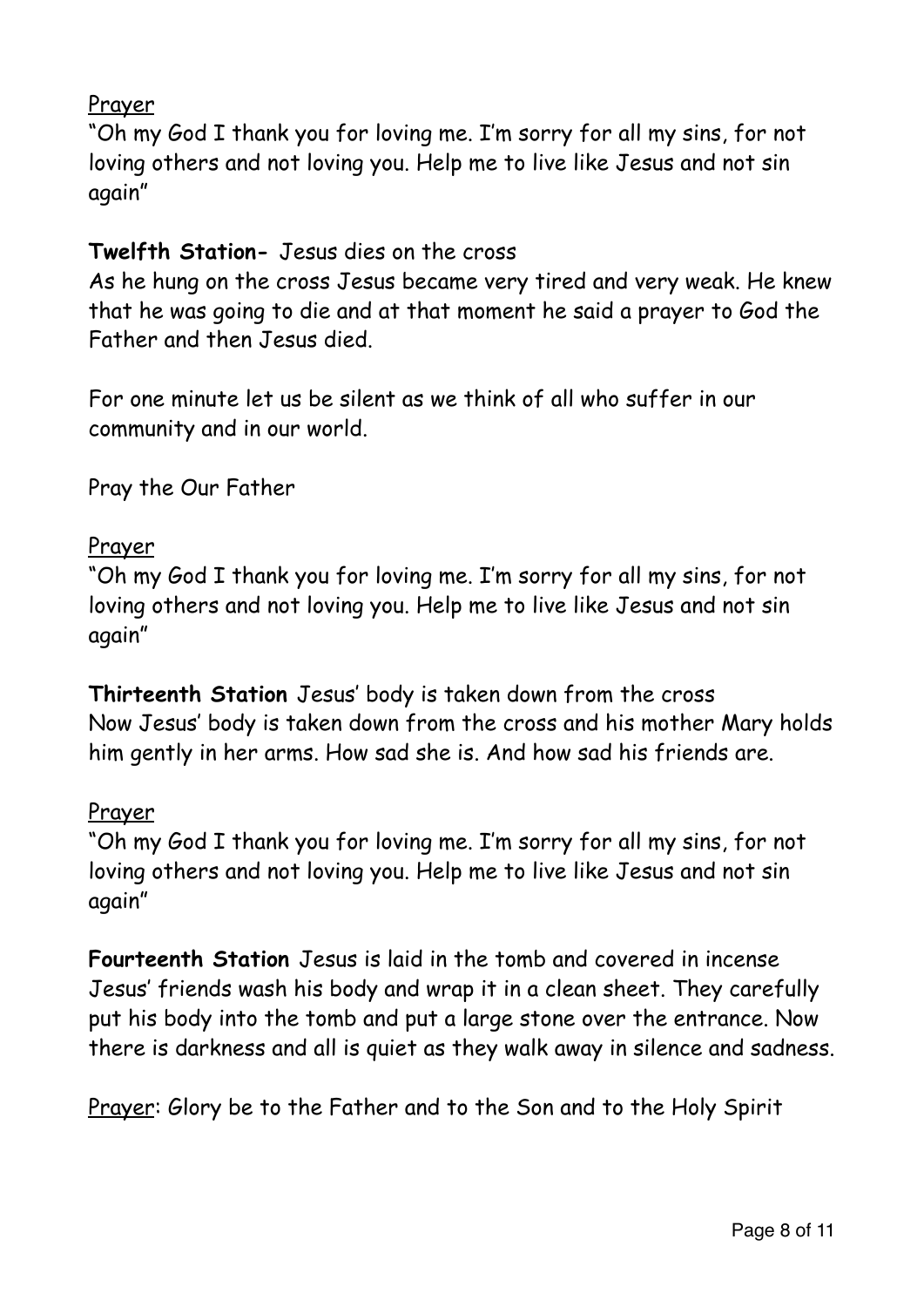#### **Luke 24:1-12**

There was a woman called Mary who was one of the friends of Jesus. She came from a place called Magdala and so she was called Mary Magdalen. She and her friends didn't have time for taking care of the body of their friend Jesus after it was placed in the tomb. So they decided they would come and finish their work another day. That's why three days after Jesus died they got up very very early and set off walking to the tomb where Jesus' body had been laid. They brought special oils, ointment and creams with them for the body. But when the women arrived at the tomb they could hardly believe their eyes. The big stone that had been placed at the entrance had been rolled away. The women hurried in but they could not see Jesus' body. They were very upset. Suddenly two men appeared. They were dressed in bright shining clothes. Mary Magdalen and her friends were afraid. They looked down on the ground. Then one of the men started to talk to the women. He said, "Jesus is not here. He is risen". The women were amazed. Jesus is alive and ran off to tell the rest of Jesus' friends the great news.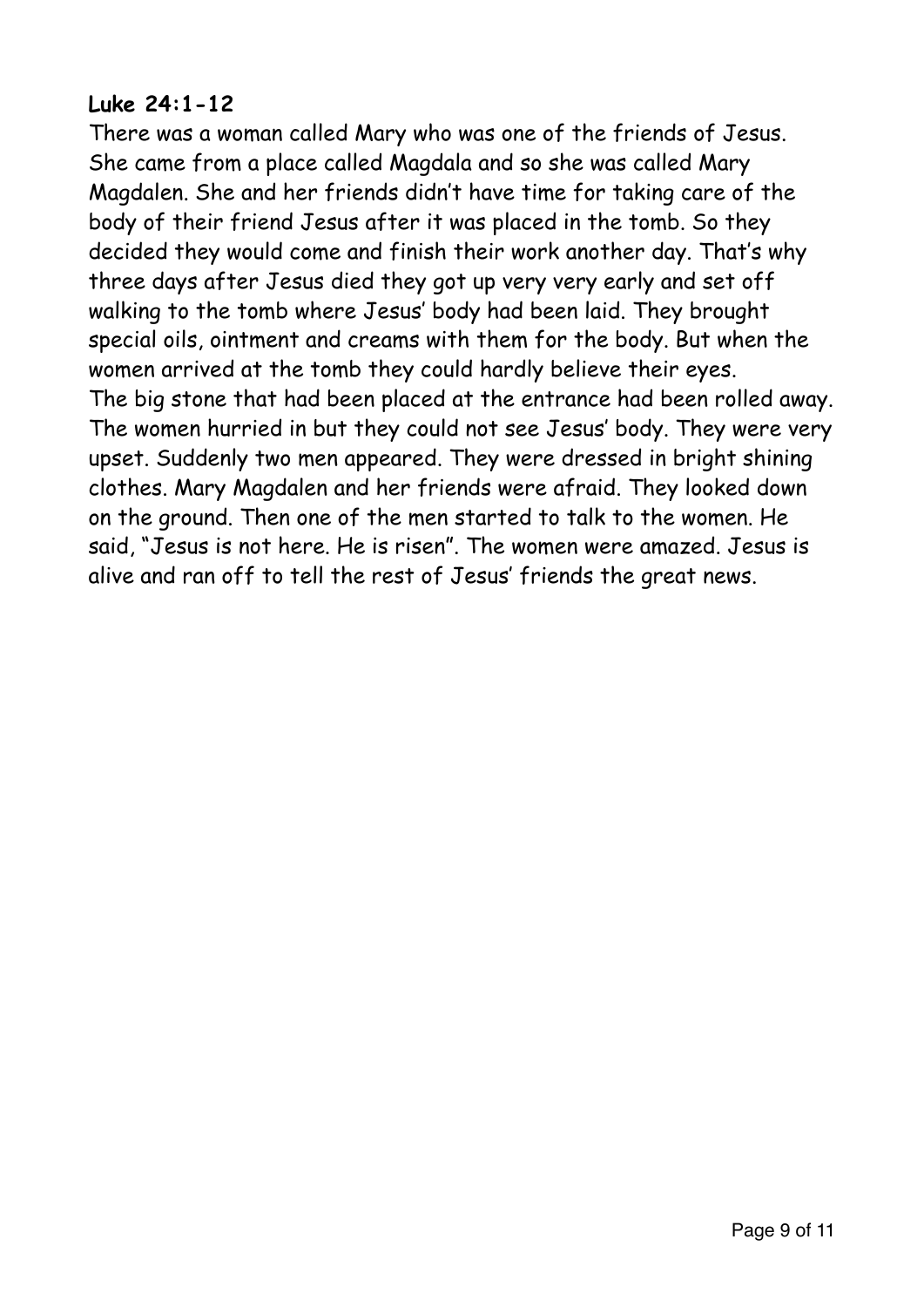**Draw an Easter Picture**

Alleluia!